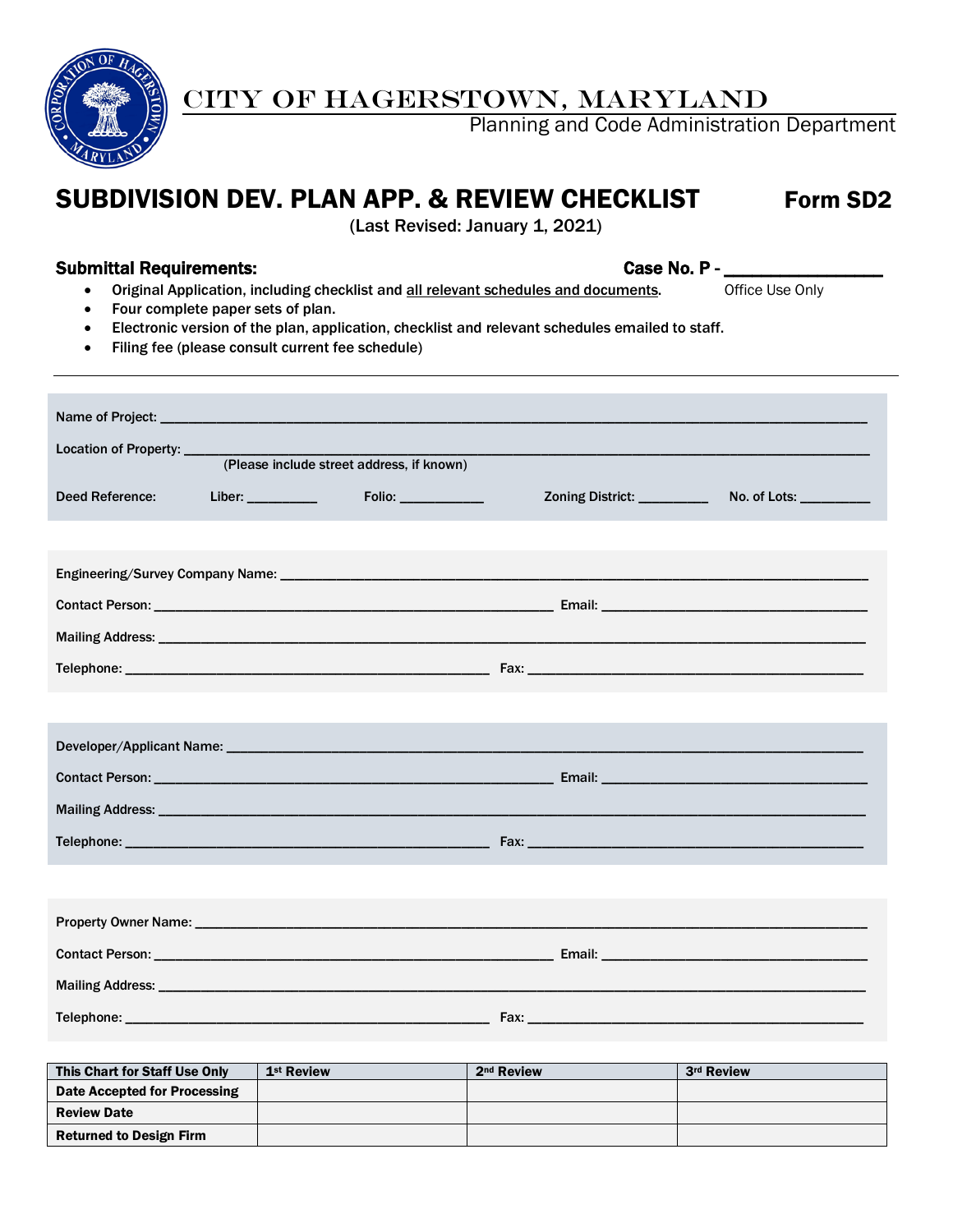Related Planning File References (Site Plans, Preliminary/Development Plans for Subdivisions, BZA Cases, HDC Cases). Please provide the file number(s) for any prior City reviews for this property. If none, state so:

|                                                                                 | ZM (Rezoning):                                                                                                  |
|---------------------------------------------------------------------------------|-----------------------------------------------------------------------------------------------------------------|
|                                                                                 |                                                                                                                 |
| Z (Bd. of Zoning Appeals): 2014                                                 |                                                                                                                 |
| <b>SA (Minor Site Plans):</b><br><u> 1980 - Jan Sterling Sterling (f. 1980)</u> | C (Concept Plan): Example 2014 19:30 and 2014 19:30 and 2014 19:30 and 2014 19:30 and 2014 19:30 and 2014 19:30 |

Instructions to Engineer/Surveyor: In the column marked "Engineer/Surveyor," identify each page which the required item appears on the plan. For items that appear on each page of the plan, use "All." If the item is not applicable, address as not applicable in a note on the plan and reference the page of the plan on which the note appears in the column below. PCAD = Planning and Code Administration Department.

| <b>LMC</b><br><b>Section</b> | <b>Ordinance Requirements</b>                                                                                                                                                                                                                                                                                                   | Engineer/<br><b>Surveyor</b> | 1st Review | 2 <sup>nd</sup> Review | <b>Review Key</b><br>$\checkmark$ = 0K<br>$0 = Incomplete$<br>$N/A =$ Not Applicable |
|------------------------------|---------------------------------------------------------------------------------------------------------------------------------------------------------------------------------------------------------------------------------------------------------------------------------------------------------------------------------|------------------------------|------------|------------------------|--------------------------------------------------------------------------------------|
|                              | PLAN DATA REQUIREMENTS                                                                                                                                                                                                                                                                                                          |                              |            |                        |                                                                                      |
|                              | Sketch Plan Approval by Planning Commission                                                                                                                                                                                                                                                                                     |                              |            |                        | Date:                                                                                |
|                              | Numeric E-911 assigned address                                                                                                                                                                                                                                                                                                  |                              |            |                        | Obtain before submitting.                                                            |
| 5.F.1.                       | Scale: $1" = 10'$ to $1" = 100'$ depending on the size of the<br>property. Notated by written statement and by a scale bar.                                                                                                                                                                                                     |                              |            |                        | Staff may accept other<br>scales in units of 10<br>depending on the site.            |
| 5.F.1.                       | Text size at least one-eighth (1/8) inch in height.                                                                                                                                                                                                                                                                             |                              |            |                        |                                                                                      |
| 5.F.1                        | Each sheet shall be numbered and shall show its relationship to<br>the total number of sheets.                                                                                                                                                                                                                                  |                              |            |                        |                                                                                      |
| 5.F.1.                       | Boundary of project shown as follows: ---------- - - -------                                                                                                                                                                                                                                                                    |                              |            |                        |                                                                                      |
| 5.F.1.                       | Legend clearly indicating which features are existing and which<br>are proposed.                                                                                                                                                                                                                                                |                              |            |                        |                                                                                      |
| 5.F.1.                       | Vicinity Map $1" = 1,000$ feet scale or greater.                                                                                                                                                                                                                                                                                |                              |            |                        |                                                                                      |
| 5.F.1.                       | Dimensions shall be in feet and decimal parts thereof.                                                                                                                                                                                                                                                                          |                              |            |                        |                                                                                      |
| 5.F.1                        | County Tax Map and Parcel Number.                                                                                                                                                                                                                                                                                               |                              |            |                        |                                                                                      |
| 5.F.1.                       | Date of drawing, revision schedule, election dist. & north arrow.                                                                                                                                                                                                                                                               |                              |            |                        |                                                                                      |
| 5.F.1.                       | 100-year floodplain limits and approximate location of wetlands,<br>if any, or provide note that no floodplain exists.                                                                                                                                                                                                          |                              |            |                        |                                                                                      |
| 5.F.1.                       | Significant topographic, physical, and cultural features including<br>fields, pastures, meadows, wooded areas, significant trees,<br>significant vegetation, steep slopes, ponds, streams, existing<br>rights-of-way, easements, and any significant historical resources,<br>including known and suspected human burial sites. |                              |            |                        |                                                                                      |
| 5.F.1.                       | Show and label City/County boundary line if appropriate.                                                                                                                                                                                                                                                                        |                              |            |                        |                                                                                      |
| 5.F.1.                       | Calculations showing the development complies with the parking<br>requirements of the Zoning Ordinance and City Engineer.                                                                                                                                                                                                       |                              |            |                        | Residential subdivisions<br>typically require 3 spaces<br>per dwelling unit.         |
| 5.F.1.                       | A notation identifying the zoning district, including any overlays.                                                                                                                                                                                                                                                             |                              |            |                        |                                                                                      |
| 5.F.1                        | Open space areas, as required by and of such design standards<br>as are required by this Article.                                                                                                                                                                                                                               |                              |            |                        |                                                                                      |
| 5.F.1.                       | City Unique ID Number and property owner name and address,                                                                                                                                                                                                                                                                      |                              |            |                        |                                                                                      |
| 5.F.1                        | Where any revision is made, or when the Plan is a re-subdivision<br>of a previously approved Plan, dotted lines shall be used to show<br>features or locations to be abandoned and solid lines to show the<br>presently proposed features.                                                                                      |                              |            |                        |                                                                                      |
| 5.F.1                        | Name of Development.                                                                                                                                                                                                                                                                                                            |                              |            |                        |                                                                                      |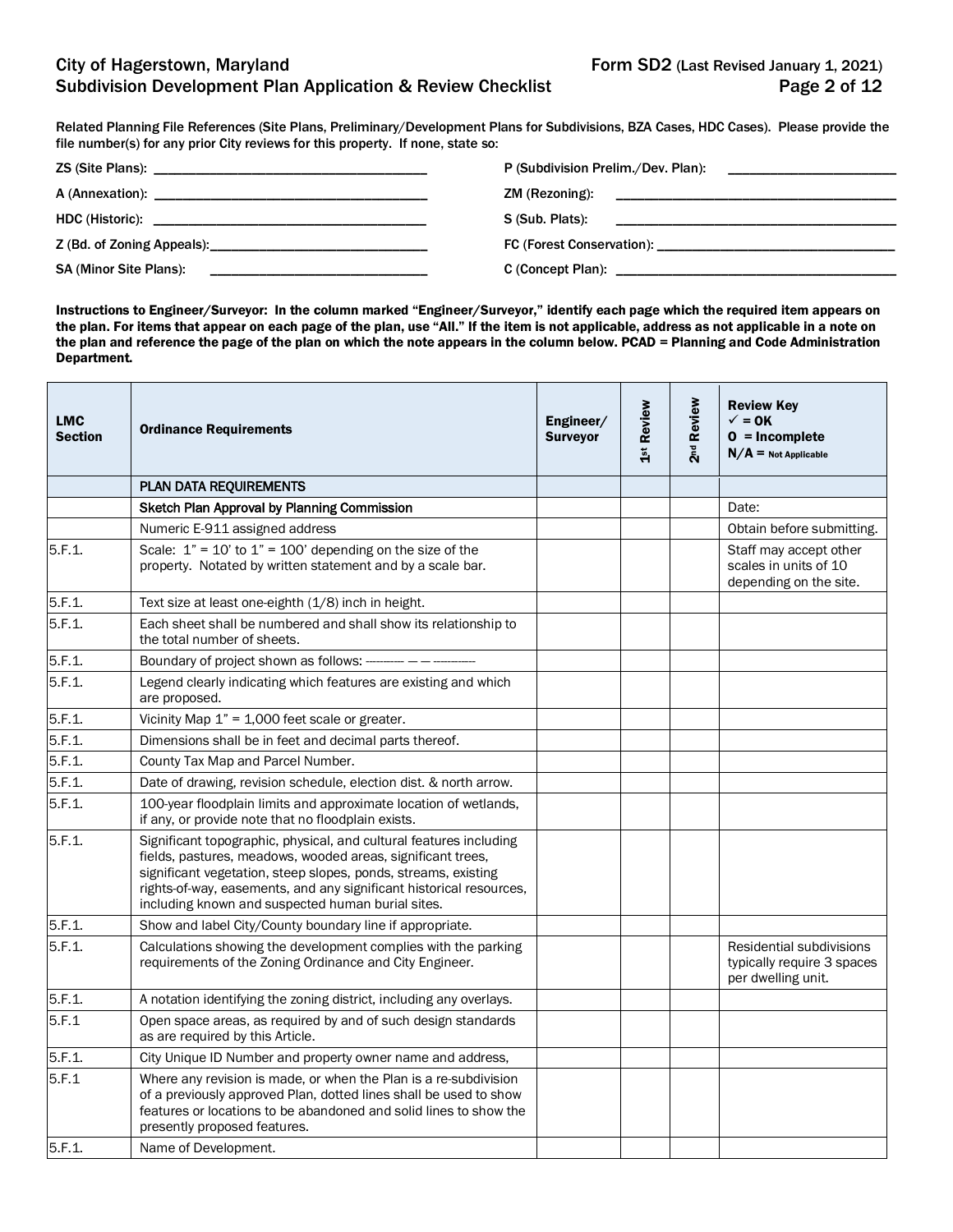## City of Hagerstown, Maryland **Form SD2** (Last Revised January 1, 2021) Subdivision Development Plan Application & Review Checklist **Page 3 of 12** Page 3 of 12

| <b>LMC</b><br><b>Section</b> | <b>Ordinance Requirements</b>                                                                                                                                                                                                                                                                                                                                                                                                                                                                                              | Engineer/<br><b>Surveyor</b> | 1st<br>Review | 2 <sup>nd</sup><br>Review | <b>Review Key</b><br>$\checkmark$ = 0K<br>$0 = Incomplete$<br>$N/A$ = Not Applicable |
|------------------------------|----------------------------------------------------------------------------------------------------------------------------------------------------------------------------------------------------------------------------------------------------------------------------------------------------------------------------------------------------------------------------------------------------------------------------------------------------------------------------------------------------------------------------|------------------------------|---------------|---------------------------|--------------------------------------------------------------------------------------|
| 5.F.1                        | Area of property and all existing and proposed buildings.                                                                                                                                                                                                                                                                                                                                                                                                                                                                  |                              |               |                           |                                                                                      |
| 5.F.1                        | Developer Name and Address (if different from owner).                                                                                                                                                                                                                                                                                                                                                                                                                                                                      |                              |               |                           |                                                                                      |
| 5.F.1                        | Certificate signed and sealed by a registered land surveyor or<br>registered engineer, responsible for developing the plan.                                                                                                                                                                                                                                                                                                                                                                                                |                              |               |                           | See end of Article 5 for<br>required text.                                           |
| 5.F.1                        | Owner's certifications and statements. See appendix of Article 5<br>for required text.                                                                                                                                                                                                                                                                                                                                                                                                                                     |                              |               |                           |                                                                                      |
| 5.F.1.                       | A boundary survey or survey of record of the property to be<br>subdivided, and all remaining lands, including map book and<br>page reference, locating and identifying adjacent or abutting<br>streets (existing or platted), subdivisions, un-subdivided parcels,<br>easements, water areas, and the like, and all visible monuments,<br>showing all courses, distances, and area, and tie-ins to all<br>adjacent street intersections. At a minimum, show the entire<br>parent tract or original parcel on an index map. |                              |               |                           |                                                                                      |
| 5.F.1.                       | Existing contours with intervals not more than five (5) feet where<br>the slope is 10% or greater and not more than two (2) feet where<br>the slope is less than 10%. Elevations based on United States<br>Geological Survey or equivalent adjusted datum. (Source of<br>contour data referenced on plan; include a benchmark with<br>elevation and location on the plan.).                                                                                                                                                |                              |               |                           |                                                                                      |
| 5.F.1.                       | Slopes of 15% or greater, including justification for need in cases<br>where the developer proposes to develop or disturb such slopes.                                                                                                                                                                                                                                                                                                                                                                                     |                              |               |                           |                                                                                      |
| 5.F.1.                       | Location, width and names of all existing or prior platted streets<br>or other public streets, railroad and utility rights-of-way, parks and<br>other public open spaces.                                                                                                                                                                                                                                                                                                                                                  |                              |               |                           |                                                                                      |
| 5.F.1.                       | Other conditions on the tract being developed including, but not<br>necessarily limited to, watercourses, wetlands, floodplains, rock<br>out crop areas, wooded areas and other environmentally<br>sensitive areas and significant features.                                                                                                                                                                                                                                                                               |                              |               |                           |                                                                                      |
| 5.F.1.                       | Utilities on and adjacent to the tract: location, size and invert<br>elevation of existing sanitary sewerage facilities and storm drains;<br>location and size of water mains; location of fire hydrants, utility<br>lines and street lights (within work area).                                                                                                                                                                                                                                                           |                              |               |                           |                                                                                      |
| 5.F.1.                       | Proposed public improvements; highways or other major<br>improvements planned by public authorities for future<br>construction on or near the tract to the extent known.                                                                                                                                                                                                                                                                                                                                                   |                              |               |                           |                                                                                      |
| 5.F.1,<br>5.I.4.m.           | Location and design of all required sidewalks and crosswalks.<br>Sidewalks are required along all public streets and walkways are<br>required from front doors to the public sidewalks.                                                                                                                                                                                                                                                                                                                                    |                              |               |                           |                                                                                      |
| 5.F.1.                       | If water mains, sanitary sewers, and storm drains are not on or<br>adjoining the tract, indicate the direction, distance to, and size of<br>nearest water mains and sewers showing invert elevation of<br>sewers to extent known to developer.                                                                                                                                                                                                                                                                             |                              |               |                           |                                                                                      |
| 5.F.1.                       | Other conditions on adjoining land within 100 feet; approximate<br>direction and gradient of ground slope, including any<br>embankments or retaining walls, character, location and<br>ownership of private sewerage systems within 100 feet of the<br>development boundary, railroads, utility lines, towers and other<br>nearby nonresidential land uses or adverse influences; owners of<br>adjoining un-platted land; for adjoining platted land refer to<br>subdivision Plat by name recorded.                        |                              |               |                           |                                                                                      |
| 5.F.1.                       | Indicate location of any on-street parking. Also include calculation<br>of parking requirements, both on and off site.                                                                                                                                                                                                                                                                                                                                                                                                     |                              |               |                           |                                                                                      |
| 5.F.1                        | Layout and dimension of proposed lots, including lot lines, lot<br>numbers, and block letters. Provide calculations of the density of<br>residential development.                                                                                                                                                                                                                                                                                                                                                          |                              |               |                           |                                                                                      |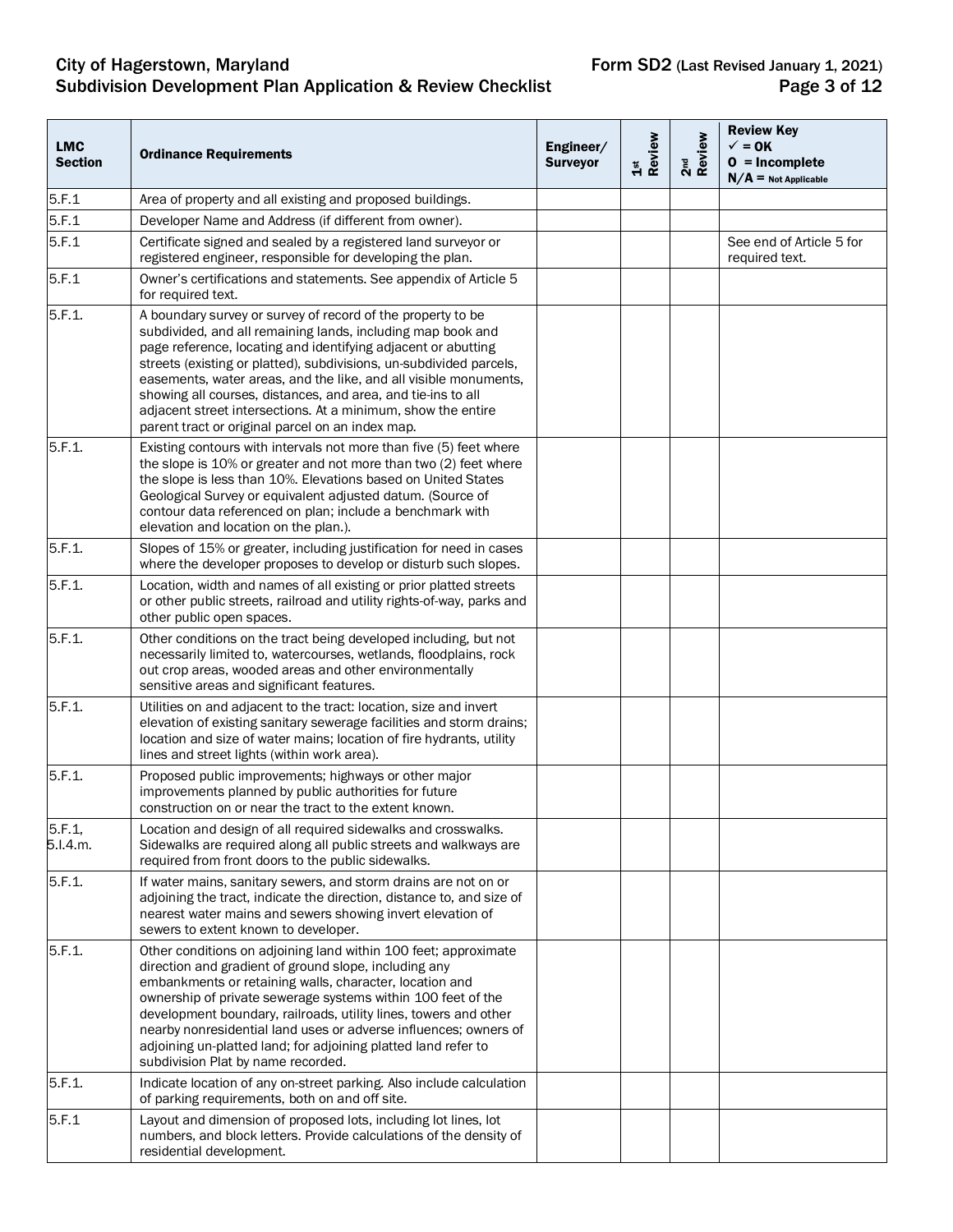## City of Hagerstown, Maryland **Form SD2** (Last Revised January 1, 2021) Subdivision Development Plan Application & Review Checklist **Page 4 of 12** Page 4 of 12

| <b>LMC</b><br><b>Section</b> | <b>Ordinance Requirements</b>                                                                                                                                                                                                                                                                                                                                                                                                                                                                    | Engineer/<br><b>Surveyor</b> | 1st<br>Review | 2 <sup>nd</sup><br>Review | <b>Review Key</b><br>$\checkmark$ = 0K<br>$0 = Incomplete$<br>$N/A$ = Not Applicable                                      |
|------------------------------|--------------------------------------------------------------------------------------------------------------------------------------------------------------------------------------------------------------------------------------------------------------------------------------------------------------------------------------------------------------------------------------------------------------------------------------------------------------------------------------------------|------------------------------|---------------|---------------------------|---------------------------------------------------------------------------------------------------------------------------|
| 5.F.1.                       | Layout and dimension of proposed lots, including lot lines, lot<br>numbers, and block letters. Provide density calculations.                                                                                                                                                                                                                                                                                                                                                                     |                              |               |                           |                                                                                                                           |
| 5.F.1.                       | Street plan containing the location of all existing and proposed<br>streets, widths of all proposed rights-of-way and proposed paving<br>widths, proposed street names, and plan and centerline profile of<br>all proposed streets.                                                                                                                                                                                                                                                              |                              |               |                           |                                                                                                                           |
| 5.F.1.                       | If applicable, include the number and types of units proposed, for<br>multi-family dwellings, shopping centers, churches, industry or<br>other non-public uses, including parking spaces, exclusive of<br>single-family and two-family dwellings. Show the building<br>footprints for all structures. Provide tabulated data for parking.                                                                                                                                                        |                              |               |                           |                                                                                                                           |
| 5.F.1. and<br>Article 4      | Building setback and build-to lines expressed lineally and in chart<br>form all frontages, front setbacks, side and rear setbacks,<br>accessory structure setbacks and setbacks from residential or<br>lesser intense uses and districts.                                                                                                                                                                                                                                                        |                              |               |                           | All public street<br>frontages are front<br>setbacks.                                                                     |
| 5.F.1.                       | Notation explaining all associated planning and zoning files (BZA,<br>FC, NCU, annexation, HDC, past subdivisions or site plans) AND<br>ANY RELEVANT CONDITIONS OF APPROVAL ATTACHED THERETO.                                                                                                                                                                                                                                                                                                    |                              |               |                           |                                                                                                                           |
| 5.F.1                        | Note stating that for work along street rights of way, developer is<br>responsible to obtain a Roadside Tree Permit from MD DNR.                                                                                                                                                                                                                                                                                                                                                                 |                              |               |                           |                                                                                                                           |
| 5.F.1                        | Location and dimension of all parcels proposed to be dedicated<br>or reserved for school sites, parks, open space, used by<br>occupants of the development, and for other public uses.                                                                                                                                                                                                                                                                                                           |                              |               |                           |                                                                                                                           |
| 5.F.1.                       | Copy of current deed of ownership, and If applicable) a copy of<br>homeowner association documents.                                                                                                                                                                                                                                                                                                                                                                                              |                              |               |                           | Provide for the file. Do<br>not embed in the plan.                                                                        |
| 5.F.1.                       | Rights-of-way proposed to be created for all access, storm<br>drainage, and utilities purposes.                                                                                                                                                                                                                                                                                                                                                                                                  |                              |               |                           |                                                                                                                           |
| 5.F.1.                       | A Forest Conservation Plan, including the locations and means for<br>forest retention, reforestation or afforestation (when applicable).                                                                                                                                                                                                                                                                                                                                                         |                              |               |                           | See instructions later in<br>this checklist.                                                                              |
| 5.F.1.                       | A final storm drainage plan and final storm water management<br>plan, with calculations.                                                                                                                                                                                                                                                                                                                                                                                                         |                              |               |                           |                                                                                                                           |
| 5.F.1.                       | A final grading plan, showing grading for all subdivision<br>improvements, and, where applicable, mass grading.                                                                                                                                                                                                                                                                                                                                                                                  |                              |               |                           |                                                                                                                           |
| 5.F.1.                       | Location of all existing and proposed buildings, lighting, fencing,<br>structures, parking facilities and other improvements, and means<br>of trash collection. Include a scale dimension from the property<br>lines to proposed buildings. All parking facilities shall be designed<br>in accordance with Article 5, Section I.4.                                                                                                                                                               |                              |               |                           | Specific outlines of<br>proposed single-family<br>dwellings, duplexes and<br>semi-detached dwellings<br>are not required. |
| 5.F.1.                       | A final sediment control plan, if required by SCDistrict regulations,<br>for the entire project area and for any adjacent area affected by<br>the area to be developed, including: The location of forest<br>protection measures, temporary and permanent sediment control<br>measures and vegetative stabilization, and the construction<br>sequence for providing forest protection measures and adequate<br>sediment control measures to prevent off site drainage.                           |                              |               |                           |                                                                                                                           |
| 5.F.1                        | For cluster subdivisions, notation stating that setback variances<br>for dwellings and accessory buildings are prohibited, since using<br>the cluster regulations is a self-created hardship.                                                                                                                                                                                                                                                                                                    |                              |               |                           |                                                                                                                           |
| 5.F.1.                       | Digital submittal of the Plan in a format accepted and approved<br>by the City Engineer showing all proposed improvements,<br>including but not limited to, proposed grading, streets, utility<br>lines, service locations, storm drains, building footprints,<br>setbacks, curb locations, sidewalks, the exterior boundary of the<br>subdivision, and all new interior lot lines. It shall be tied to the<br>City Grid and monuments system (MD State Plane Coordinates<br>NAD 83-epoch 1996). |                              |               |                           |                                                                                                                           |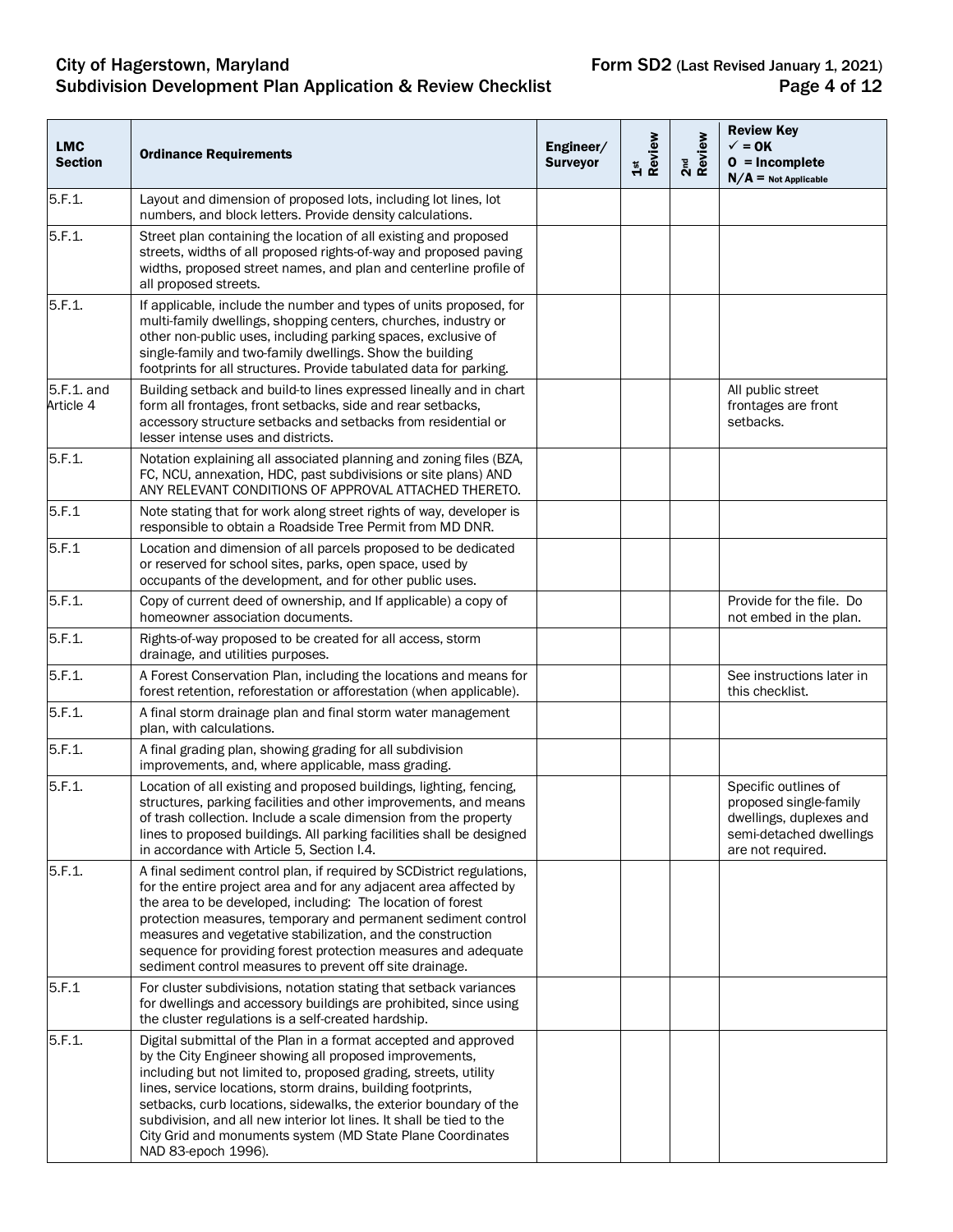## City of Hagerstown, Maryland **Form SD2** (Last Revised January 1, 2021) Subdivision Development Plan Application & Review Checklist **Page 5 of 12** Page 5 of 12

| <b>LMC</b><br><b>Section</b> | <b>Ordinance Requirements</b>                                                                                                                                                                                                                                                                                                                                                                                                                                                                                                                                                                                           | Engineer/<br><b>Surveyor</b> | 1st<br>Review | 2 <sup>nd</sup><br>Review | <b>Review Key</b><br>$\checkmark$ = 0K<br>$0 = Incomplete$<br>$N/A$ = Not Applicable |
|------------------------------|-------------------------------------------------------------------------------------------------------------------------------------------------------------------------------------------------------------------------------------------------------------------------------------------------------------------------------------------------------------------------------------------------------------------------------------------------------------------------------------------------------------------------------------------------------------------------------------------------------------------------|------------------------------|---------------|---------------------------|--------------------------------------------------------------------------------------|
| Fire Dept.                   | The following statement and supporting bullet points shall be<br>shown on the plan:                                                                                                                                                                                                                                                                                                                                                                                                                                                                                                                                     |                              |               |                           |                                                                                      |
|                              | Construction occurring on this site shall comply with NFPA 241,<br>Standard for Safeguarding Construction, Alteration, and<br>Demolition Operations, and Chapter 16 of NFPA 1, Fire Code.<br>• No open air burning is permitted.<br>• A permit is required from the Hagerstown Fire Marshal to<br>perform blasting operations.<br>• Fire Department access shall be maintained to all buildings.                                                                                                                                                                                                                        |                              |               |                           |                                                                                      |
| 5.E.1.c                      | Subdivision will include entire property, leave no remnants and<br>provide sufficient access to all relevant sections of the site.                                                                                                                                                                                                                                                                                                                                                                                                                                                                                      |                              |               |                           |                                                                                      |
| 5.E.2.a                      | Street Layout - Arrangement, character, extent, width, grade and<br>location of all streets shall conform to the transportation element<br>of the Comprehensive Plan and the Public Ways Construction<br>Standards and Engineering Guidelines; and shall be considered<br>in their relation to existing and planned streets, topographical<br>conditions, public convenience and safety, and appropriate<br>relation to the proposed uses of land to be served by such<br>streets. Any proposed intersection with a state highway will be<br>subject to the review and approval of the State Highway<br>Administration. |                              |               |                           |                                                                                      |
| 5.E.2.b                      | Street layout should consider natural and topographic features<br>such as tree lines, hedgerows, stone walls, fence lines, and<br>watercourses. Alteration of natural, cultural, or historic site<br>features should be kept to the minimum necessary. Any<br>prominent natural vistas should be emphasized.                                                                                                                                                                                                                                                                                                            |                              |               |                           |                                                                                      |
| 5.E.2.c                      | Many streets have purposes in addition to vehicular traffic and<br>should be designed to incorporate bicycle, pedestrian, and public<br>transit routes.                                                                                                                                                                                                                                                                                                                                                                                                                                                                 |                              |               |                           |                                                                                      |
| 5.E.2.d & h                  | Development should connect to adjacent developments. Multiple<br>points of access are required depending on the number of lots.<br>See text for more information. Stubs will be provided to<br>undeveloped adjacent properties.                                                                                                                                                                                                                                                                                                                                                                                         |                              |               |                           |                                                                                      |
| 5.E.2.e                      | Where topography or other significant conditions make<br>continuance or projection of existing streets impossible or<br>substantially impracticable, they shall still accomplish the<br>transportation element of the Comprehensive Plan or to any<br>specific area transportation plan, as approved by the<br>Commission.                                                                                                                                                                                                                                                                                              |                              |               |                           |                                                                                      |
| 5.E.2.f                      | Where subdivision abuts or contains an existing or proposed<br>arterial street or other streets with expected arterial traffic<br>volumes as defined by the Public Ways Construction Standards<br>and Engineering Guidelines, the Commission may limit access<br>from individual lots and may require local access streets, deep<br>lots with rear service alleys, or such other treatment. All lots shall<br>front on a public street right-of-way.                                                                                                                                                                    |                              |               |                           |                                                                                      |
| 5.E.2.g                      | Rectilinear traditional street layouts with occasional diagonal<br>elements are the preferred subdivision design.                                                                                                                                                                                                                                                                                                                                                                                                                                                                                                       |                              |               |                           |                                                                                      |
| 5.E.2.i                      | Cul-de-sacs are discouraged and only allowed under certain<br>circumstances. See text for specifics.                                                                                                                                                                                                                                                                                                                                                                                                                                                                                                                    |                              |               |                           |                                                                                      |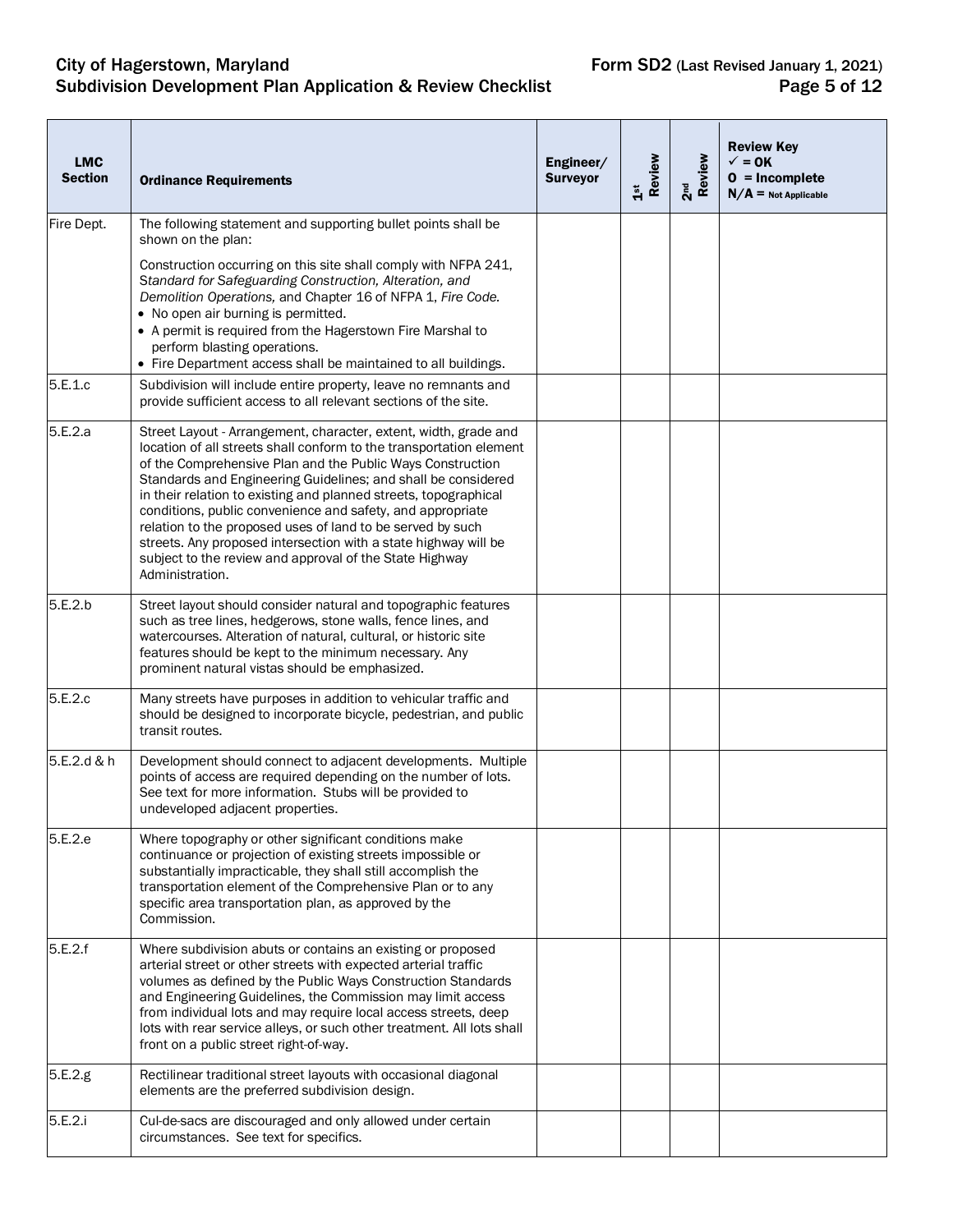#### City of Hagerstown, Maryland **Form SD2** (Last Revised January 1, 2021) Subdivision Development Plan Application & Review Checklist **Page 6 of 12** Page 6 of 12

| <b>LMC</b><br><b>Section</b> | <b>Ordinance Requirements</b>                                                                                                                                                                                                                                                                                                                                                                                                                | Engineer/<br><b>Surveyor</b> | 1st<br>Review | 2 <sup>nd</sup><br>Review | <b>Review Key</b><br>$\checkmark$ = 0K<br>$0 = Incomplete$<br>$N/A$ = Not Applicable |
|------------------------------|----------------------------------------------------------------------------------------------------------------------------------------------------------------------------------------------------------------------------------------------------------------------------------------------------------------------------------------------------------------------------------------------------------------------------------------------|------------------------------|---------------|---------------------------|--------------------------------------------------------------------------------------|
| 5.E.2.j & k                  | A subdivision involving new or existing streets crossing railroad<br>tracks shall provide adequate right-of-way and slope easements,<br>for construction of an underpass or overpass. No street<br>intersection shall include more than four street approaches.                                                                                                                                                                              |                              |               |                           |                                                                                      |
| 5.E.2.1                      | Streets shall be bordered by sidewalks on both sides, excepting<br>circumstances where a sidewalk on one side may be deemed<br>sufficient, as recommended by the City Engineer and/or Planning<br>and Code Administration Department, and approved by the<br>Planning Commission.                                                                                                                                                            |                              |               |                           |                                                                                      |
| 5.E.2.m                      | Streets shall be the focus of buildings. All buildings will front on<br>public streets. Reverse frontage lots are discouraged unless<br>unique conditions exist and the Planning Commission approves<br>an adequate landscape plan to shield the rear yards of the lots.                                                                                                                                                                     |                              |               |                           |                                                                                      |
| 5.E.2.n                      | Street trees shall be provided in accordance with Article 5,<br>Subsection I.4.i.                                                                                                                                                                                                                                                                                                                                                            |                              |               |                           |                                                                                      |
| 5.E.2.o                      | Alleys are a predominant Hagerstown feature and the use of<br>alleys is encouraged in new subdivisions to allow for vehicle<br>parking to the rear of properties, to provide additional<br>connectivity, and to improve the pedestrian orientation of primary<br>streets by reducing or eliminating curb cuts. Alleys may be either<br>public or private, depending upon function. Private alleys shall be<br>constructed to City standards. |                              |               |                           |                                                                                      |
| 5.E.2.p & q                  | Gated neighborhoods and private streets are prohibited.                                                                                                                                                                                                                                                                                                                                                                                      |                              |               |                           |                                                                                      |
| 5.E.2.r                      | Panhandle lots are discouraged. See text for details.                                                                                                                                                                                                                                                                                                                                                                                        |                              |               |                           |                                                                                      |
| 5.E.2.s                      | The Zoning Ordinance, in most cases, limits lots to containing no<br>more than one dwelling structure per lot. This shall not preclude<br>condominium subdivision when applicable. Consult the<br>applicable sections of Article 4.                                                                                                                                                                                                          |                              |               |                           |                                                                                      |
| 5.E.2.t                      | Open Space - some developments require open space. See text<br>for more detail.                                                                                                                                                                                                                                                                                                                                                              |                              |               |                           |                                                                                      |
| 5.E.2.u                      | All interior townhouse lots shall back to open space, an alley or<br>other means of exiting the lot without trespassing on adjacent<br>lots.                                                                                                                                                                                                                                                                                                 |                              |               |                           |                                                                                      |
| 5.G.1.b                      | All construction shall be completed in accordance with<br>Specifications as defined in the City Engineer's Public Ways<br>Construction Standards and Engineering Guidelines or successor<br>documents, the City of Hagerstown Zoning Ordinance, and<br>constructed in a manner acceptable tothe Commission and other<br>applicable City departments and agencies.                                                                            |                              |               |                           |                                                                                      |
| 5.G.2                        | Streets and alleys shall be graded and surfaced in accordance<br>with the design standards in the City Engineer's Public Ways:<br>Construction Standards and Engineering Guidelines, and with<br>Chapter 216 of the Code of the City of Hagerstown, or successor<br>documents.                                                                                                                                                               |                              |               |                           |                                                                                      |
| 5.G.2                        | In the case of a subdivision containing lots fronting on an existing<br>State, County, or City maintained road, the developer shall<br>provide required right-of-way as necessary to serve the needs of<br>such subdivision for access and traffic.                                                                                                                                                                                          |                              |               |                           |                                                                                      |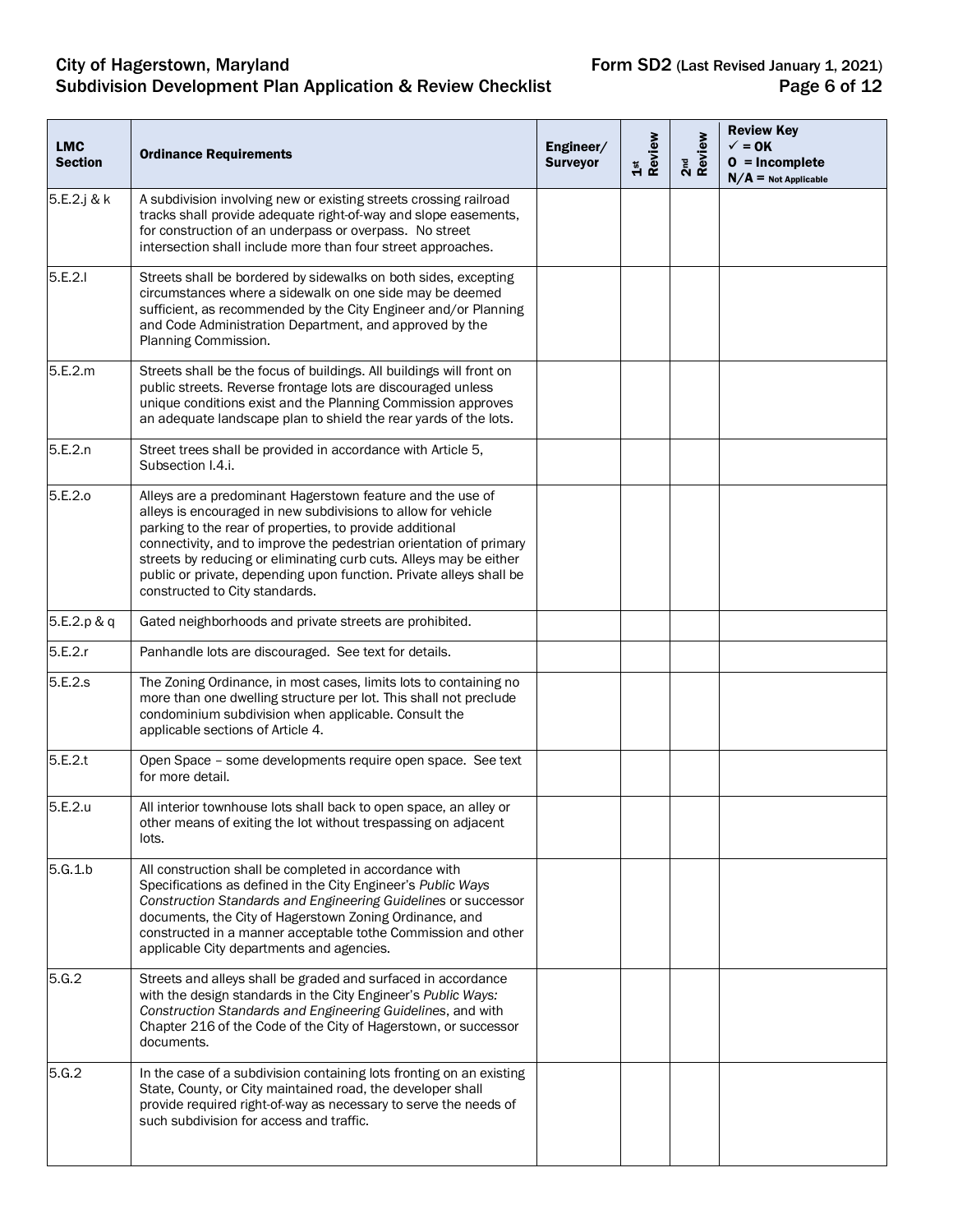## City of Hagerstown, Maryland **Form SD2** (Last Revised January 1, 2021) Subdivision Development Plan Application & Review Checklist **Page 7** of 12

| <b>LMC</b><br><b>Section</b> | <b>Ordinance Requirements</b>                                                                                                                                                                                                                                                                                                                                                                                                                                                                                                                                                                                                                                                                                                                                                                                                                 | Engineer/<br><b>Surveyor</b> | 1st<br>Review | 2 <sup>nd</sup><br>Review | <b>Review Key</b><br>$\sqrt{}=$ OK<br>$0 = Incomplete$<br>$N/A$ = Not Applicable |
|------------------------------|-----------------------------------------------------------------------------------------------------------------------------------------------------------------------------------------------------------------------------------------------------------------------------------------------------------------------------------------------------------------------------------------------------------------------------------------------------------------------------------------------------------------------------------------------------------------------------------------------------------------------------------------------------------------------------------------------------------------------------------------------------------------------------------------------------------------------------------------------|------------------------------|---------------|---------------------------|----------------------------------------------------------------------------------|
| 5.G.2                        | When the end unit of a townhouse building is located at the<br>intersection of two public streets, or a public street and a non-<br>public driveway in a development, the end unit shall be<br>architecturally designed to present a front facade to the side<br>street. (See illustration in ordinance).                                                                                                                                                                                                                                                                                                                                                                                                                                                                                                                                     |                              |               |                           |                                                                                  |
| 5.G.3                        | Street signs and all other traffic control signs and devices shall<br>be installed at the developer's expense in accordance with the<br>City Engineer's Public Ways Construction Standards and<br>Engineering Guidelines and with Chapter 216 of the Code of the<br>City of Hagerstown. All street intersections on County and state<br>roads and signage shall comply with County and state policies<br>and ordinances, as applicable.                                                                                                                                                                                                                                                                                                                                                                                                       |                              |               |                           |                                                                                  |
| 5.G.4                        | Street lights shall be installed in all subdivisions. The Hagerstown<br>Department of Utilities, Electric Division, or its designee, will<br>design and/or approve the street light system. See text for<br>developer responsibilities.                                                                                                                                                                                                                                                                                                                                                                                                                                                                                                                                                                                                       |                              |               |                           |                                                                                  |
| 5.G.5                        | The developer shall provide in every subdivision, storm drains,<br>culverts, drainage ways, or other works adequate to collect and<br>dispose of all water originating on or flowing across the property<br>without inundating or damaging neighboring streets, roads, lots,<br>or other properties. All systems shall be designed in accordance<br>with specifications and comply with adopted City and state<br>policies and ordinances, where applicable. Storm drainage<br>facilities shall be installed at the developer's expense in<br>accordance with the City Engineer's Public Ways Construction<br>Standards and Engineering Guidelines and with Chapter 216 of<br>the Code of the City of Hagerstown. See Section I (Site Plan<br>Standards) for locational and design limitation regarding storm<br>water management facilities. |                              |               |                           |                                                                                  |
| 5.G.6                        | Curbs and gutters shall be built in accordance with the City<br>Engineer's Public Ways Construction Standards and Engineering<br>Guidelines or successor documents.                                                                                                                                                                                                                                                                                                                                                                                                                                                                                                                                                                                                                                                                           |                              |               |                           |                                                                                  |
| 5.G.7                        | Sidewalks and driveway entrances shall be constructed in<br>accordance with the City Engineer's Public Ways Construction<br>Standards and Engineering Guidelines and with Chapter 216 of<br>the Code of the City of Hagerstown. Sidewalks shall be provided<br>on all streets. Pedestrian sidewalks and crosswalks shall be<br>required to provide interior circulation and access to nearby<br>schools, parks, and other community facilities in accordance with<br>the design standards enumerated in Article 5, Section E.                                                                                                                                                                                                                                                                                                                 |                              |               |                           |                                                                                  |
| 5.G.7                        | Where the Planning Commission finds that sidewalks, in addition<br>to those required parallel to streets, would provide safe, logical<br>and convenient routing of pedestrian traffic, such sidewalks<br>constructed in a manner appropriate to their purpose, may be<br>required. Sidewalk handicapped ramps shall be provided at all<br>intersections in accordance with adopted City State, and Federal<br>ADA standards, as applicable.                                                                                                                                                                                                                                                                                                                                                                                                   |                              |               |                           |                                                                                  |
| 5.G.7                        | For all subdivided residential lots, the following off-street parking<br>design requirements shall apply:                                                                                                                                                                                                                                                                                                                                                                                                                                                                                                                                                                                                                                                                                                                                     |                              |               |                           |                                                                                  |
|                              | a. Parking areas shall be solid paved surfaces or permeable<br>pavers;                                                                                                                                                                                                                                                                                                                                                                                                                                                                                                                                                                                                                                                                                                                                                                        |                              |               |                           |                                                                                  |
|                              | b. Rear yard parking garages or parking pads are the preferred<br>off-street parking system;                                                                                                                                                                                                                                                                                                                                                                                                                                                                                                                                                                                                                                                                                                                                                  |                              |               |                           |                                                                                  |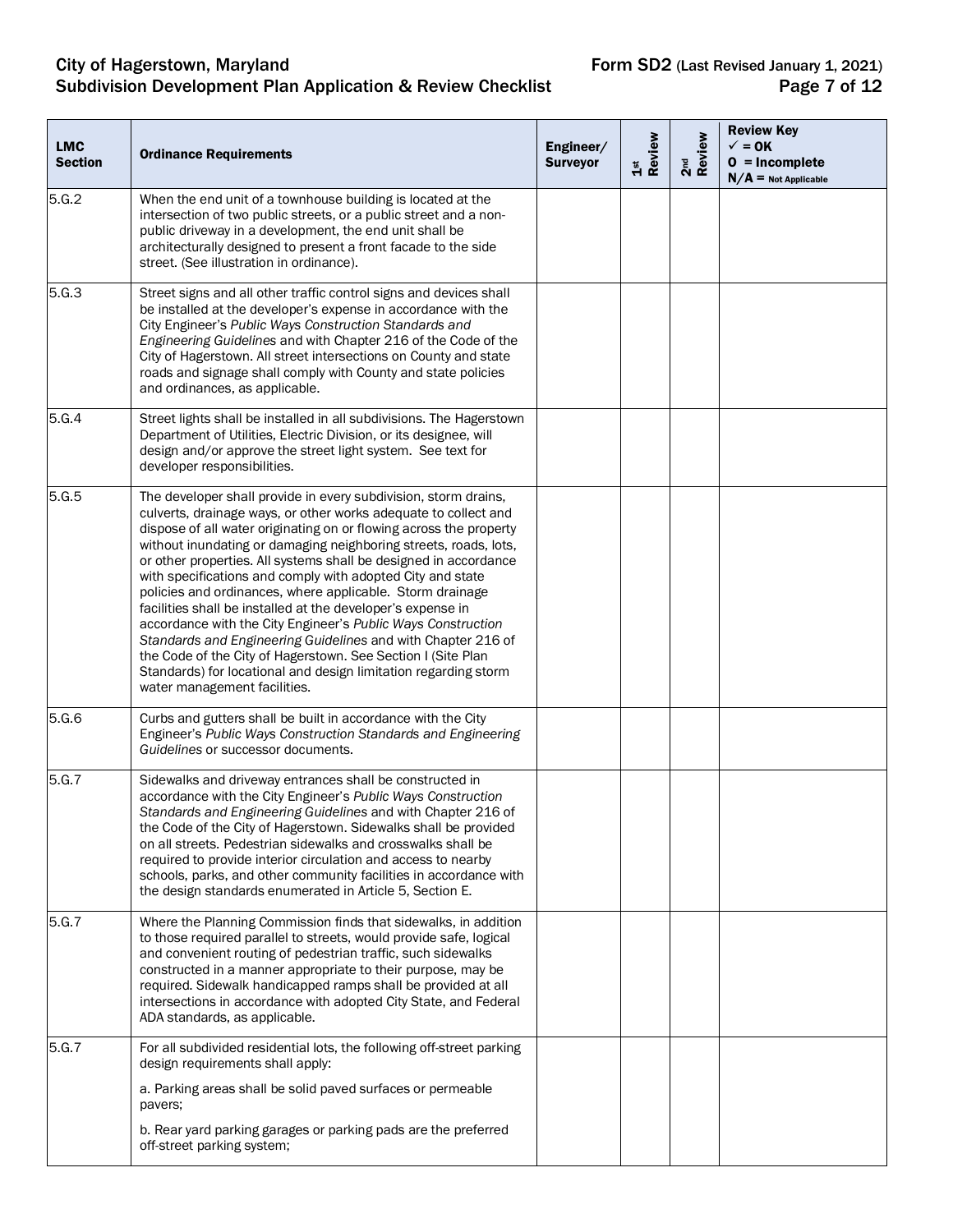## City of Hagerstown, Maryland **Form SD2** (Last Revised January 1, 2021) Subdivision Development Plan Application & Review Checklist **Page 8 of 12** Page 8 of 12

| <b>LMC</b><br><b>Section</b> | <b>Ordinance Requirements</b>                                                                                                                                                                                                                                                                                                                                                                                                                                                                                                                        | Engineer/<br><b>Surveyor</b> | 1st<br>Review | 2 <sup>nd</sup><br>Review | <b>Review Key</b><br>$\checkmark$ = 0K<br>$0 = Incomplete$<br>$N/A$ = Not Applicable |
|------------------------------|------------------------------------------------------------------------------------------------------------------------------------------------------------------------------------------------------------------------------------------------------------------------------------------------------------------------------------------------------------------------------------------------------------------------------------------------------------------------------------------------------------------------------------------------------|------------------------------|---------------|---------------------------|--------------------------------------------------------------------------------------|
|                              | c. Driveways accessing the lot from a front or side street shall be<br>one vehicle in width;                                                                                                                                                                                                                                                                                                                                                                                                                                                         |                              |               |                           |                                                                                      |
|                              | d. Driveways serving front-loaded garages from front and/or side<br>streets shall be permitted to be as wide as the garage;                                                                                                                                                                                                                                                                                                                                                                                                                          |                              |               |                           |                                                                                      |
|                              | e. For lots without garages and without the ability to provide rear<br>yard parking, front yard parking pads or turn-arounds of single-<br>vehicle-width driveways shall be permissible provided the parking<br>area does not exceed 50% of the front yard area.                                                                                                                                                                                                                                                                                     |                              |               |                           |                                                                                      |
| 5.G.8                        | Each subdivided lot, parcel, or site being created shall be<br>connected and served by a separate wastewater line to the City's<br>wastewater system (unless alternative arrangements are made<br>by the City for the subdivision to be served by County Wastewater<br>System). See text for details.                                                                                                                                                                                                                                                |                              |               |                           |                                                                                      |
| 5.G.9                        | Each subdivided lot, parcel, or site being created shall be<br>connected and served by a separate metered connection to the<br>municipal water system. This connection shall be located at or<br>near the right-of-way line. See text for details.                                                                                                                                                                                                                                                                                                   |                              |               |                           |                                                                                      |
| 5.G.10                       | Open Space - Ownership, maintenance, and control of open<br>space shall be the responsibility of a Homeowners Association, a<br>private conservation organization, or the City of Hagerstown,<br>upon its acceptance of the same. See text for details.                                                                                                                                                                                                                                                                                              |                              |               |                           |                                                                                      |
| 5.G.11                       | All monuments shall be installed in accordance with Maryland<br>State Law (Real Property, Title 3, Section 108 of the Annotated<br>Code) and shall be of concrete or stone and not less than six<br>inches in diameter or four inches square and 36 inches long.<br>See text for details. The corners of all lots shall be marked by<br>galvanized or wrought iron pipe, or steel bars at least two feet in<br>length and not less than 5/8 inch in diameter, the top of the pipe<br>or bar to be set level with the established grade adjoining it. |                              |               |                           |                                                                                      |
| 5.G.12<br>5.G.13             | Provide required assurances, guarantees and performance<br>securities, especially but not limited to items a, b, c, and d of this<br>section. (see text for more detail)                                                                                                                                                                                                                                                                                                                                                                             |                              |               |                           |                                                                                      |
| 5.G.14                       | Public acceptance of required improvements and dedications.<br>(See text for details).                                                                                                                                                                                                                                                                                                                                                                                                                                                               |                              |               |                           |                                                                                      |
| 5.H.1                        | Do all public streets adjacent to the subject property meet current<br>right of way width requirements? If not, right of way dedication,<br>with associated plats, may be required for plan approval.                                                                                                                                                                                                                                                                                                                                                |                              |               |                           |                                                                                      |
| 5.H.2                        | Is the property bisected by or otherwise impacted by a compre-<br>hensive plan planned street (see Map 5-3)? The developer may<br>be required to incorporate the design of the street into their plan,<br>build the street to City standards, and dedicate it to the City.                                                                                                                                                                                                                                                                           |                              |               |                           |                                                                                      |
| 5.K.3                        | Delineate the location of any human burial site(s) on the property.<br>If none are known, a note on the plan shall state whether, to the<br>best knowledge of the owner or developer, any human burial site<br>is known to or believed to exist on the property. If a human burial<br>site is known or believed to be present, copies of documentation<br>shall be submitted as an addendum.                                                                                                                                                         |                              |               |                           |                                                                                      |
|                              | Deed search may be required. If anecdotal evidence suggests<br>there may be one on site that cannot be specifically identified, a<br>note will be inserted on the plan stating this.                                                                                                                                                                                                                                                                                                                                                                 |                              |               |                           |                                                                                      |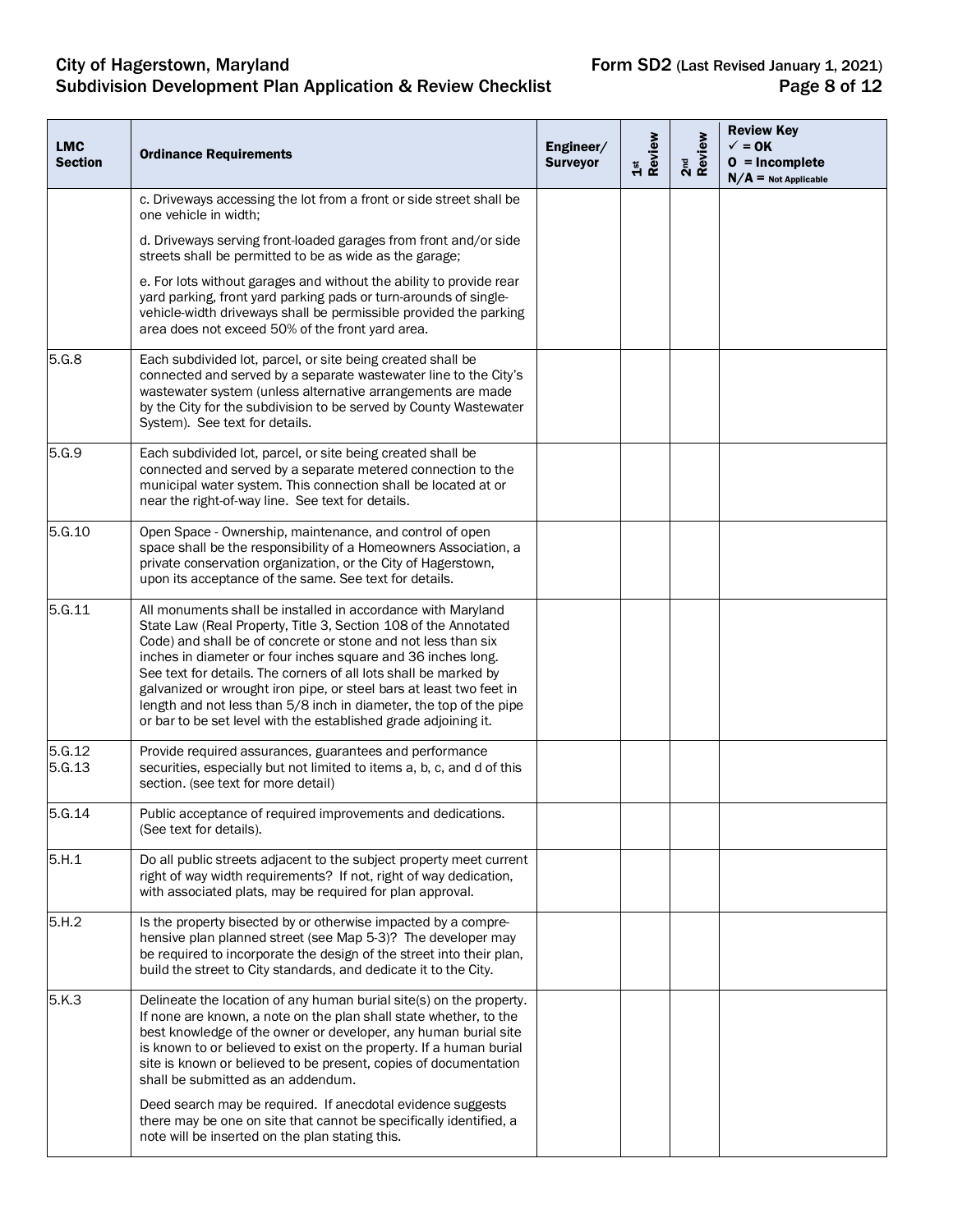## City of Hagerstown, Maryland **Form SD2** (Last Revised January 1, 2021) Subdivision Development Plan Application & Review Checklist **Page 9 of 12** Page 9 of 12

| <b>LMC</b><br><b>Section</b> | <b>Ordinance Requirements</b>                                                                                                                                                                                                                                                                                                                                                                                                                                                                                                                                                                                                                                                                                                                                                                                                                                                       | Engineer/<br><b>Surveyor</b> | 1st<br>Review | 2 <sup>nd</sup><br>Review | <b>Review Key</b><br>$\checkmark$ = 0K<br>$0 = Incomplete$<br>$N/A$ = Not Applicable                                                          |
|------------------------------|-------------------------------------------------------------------------------------------------------------------------------------------------------------------------------------------------------------------------------------------------------------------------------------------------------------------------------------------------------------------------------------------------------------------------------------------------------------------------------------------------------------------------------------------------------------------------------------------------------------------------------------------------------------------------------------------------------------------------------------------------------------------------------------------------------------------------------------------------------------------------------------|------------------------------|---------------|---------------------------|-----------------------------------------------------------------------------------------------------------------------------------------------|
| 5.K.3                        | Treatment of human burial sites shall be in accordance with<br>subsections 5.K.4 through 5.K.7. Property history search will be<br>required for most raw land builds on the fringes of the city.                                                                                                                                                                                                                                                                                                                                                                                                                                                                                                                                                                                                                                                                                    |                              |               |                           |                                                                                                                                               |
| 5.K.6.a                      | Include the following in the plan notes the following: If any person<br>discovers the existence of previously unknown human remains,<br>tombstones, funerary objects, or other evidence of a human<br>burial site which reasonably indicates the presence of a cemetery<br>or human burial site in the course of grading, construction, or<br>work of any kind, that person shall stop work immediately in the<br>discovery area and shall give notice of its discovery within 24<br>hours to the County's State's Attorney, the County Health officer,<br>the City's Zoning Administrator and City Engineer. All grading, site,<br>zoning and building permits issued by the City shall be suspended<br>and the property owner shall stop all work in the discovered area<br>until a determination is made pursuant to Article 5, Subsection<br>K.6.b of the Land Management Code. |                              |               |                           |                                                                                                                                               |
| 5.E.2.v                      | SITE DEVELOPMENT, DESIGN AND PERFORMANCE STANDARDS<br>When this development plan is also used as a site plan for one or<br>more of the proposed lots, or major improvements beyond those<br>typically associated with a subdivision (for example, a community<br>center in a residential development), that development is subject<br>to compliance with site plan standards found in multiple sections<br>of Article 4 and Article 5, Section I                                                                                                                                                                                                                                                                                                                                                                                                                                    |                              |               |                           | See the checklist on<br>Form SD-1 and any<br>relevant related<br>supporting schedules<br>and attach to this<br>application as<br>appropriate. |
|                              | STORMWATER MANAGEMENT CONTROL FACILITIES                                                                                                                                                                                                                                                                                                                                                                                                                                                                                                                                                                                                                                                                                                                                                                                                                                            |                              |               |                           |                                                                                                                                               |
| 5.1.4.1                      | Landscaping of storm water management facilities (ponds,<br>retention, or detention basins), is required in all zoning districts.                                                                                                                                                                                                                                                                                                                                                                                                                                                                                                                                                                                                                                                                                                                                                   |                              |               |                           | See Schedule A                                                                                                                                |
| 5.1.4.1                      | When adjoining a public right-of-way, such facilities shall be sited<br>to allow for street trees and screening plantings, shall be<br>aesthetically pleasing, and shall be designed to incorporate storm<br>water best-management practices.                                                                                                                                                                                                                                                                                                                                                                                                                                                                                                                                                                                                                                       |                              |               |                           |                                                                                                                                               |
| $5.1.4.1$ .                  | If a chain link fence is utilized for security purposes, it shall be<br>sufficiently screened by plantings. Chain link shall not be<br>permitted within the required building front yard setback.                                                                                                                                                                                                                                                                                                                                                                                                                                                                                                                                                                                                                                                                                   |                              |               |                           |                                                                                                                                               |
| 5.1.4.1.                     | Low Impact Development hydrologic design utilizing integrated<br>management practices (IMPs), are recommended as an<br>alternative to more conventional designs.                                                                                                                                                                                                                                                                                                                                                                                                                                                                                                                                                                                                                                                                                                                    |                              |               |                           |                                                                                                                                               |
| 5.1.5.                       | No storm water detention or retention structure shall be<br>constructed to front on any public street right-of-way or in any<br>required buffer areas. Exceptions may be allowed with approval<br>of the Planning Commission if site constraints dictate location of<br>the storm water structure in one of these areas.                                                                                                                                                                                                                                                                                                                                                                                                                                                                                                                                                            |                              |               |                           | See Schedule A                                                                                                                                |
| 4.K.8                        | Sales trailers or using a constructed home as a model home<br>and/or sales office are permitted on a temporary basis for<br>marketing units for rent or sale within that development, provided<br>they are shown on the approved site plan or development plan.<br>Otherwise a site plan will be required.                                                                                                                                                                                                                                                                                                                                                                                                                                                                                                                                                                          |                              |               |                           |                                                                                                                                               |
| 4.K.1.                       | Fences and Walls proposed must be shown on the plan and<br>comply with height, material and buffering requirements (as<br>applicable) in accordance with Article 4, Section K.1.                                                                                                                                                                                                                                                                                                                                                                                                                                                                                                                                                                                                                                                                                                    |                              |               |                           | Attach Schedule G when<br>fences and/or walls are<br>proposed.                                                                                |
| 4.K.4.                       | All uses in the flood plain as defined by the floodplain map<br>developed by HUD and FEMA, shall comply with Article 6,<br>Floodplain Management Ordinance.                                                                                                                                                                                                                                                                                                                                                                                                                                                                                                                                                                                                                                                                                                                         |                              |               |                           | Attach Schedule F when<br>floodplain is present on<br>the property and<br>disturbed.                                                          |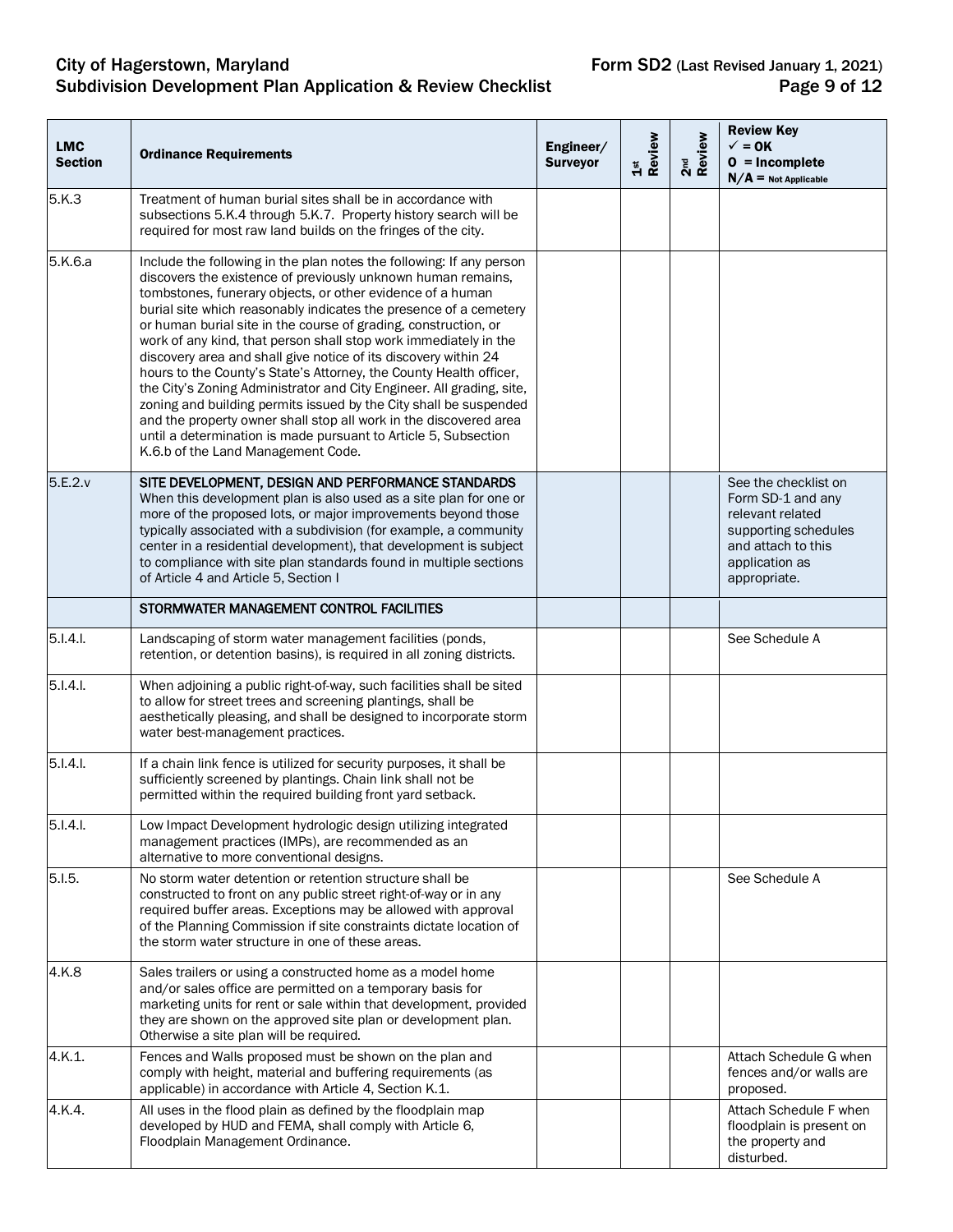#### City of Hagerstown, Maryland **Form SD2** (Last Revised January 1, 2021)<br>Subdivision Development Plan Application & Review Checklist **Form SD2** (Last Revised January 1, 2021) Subdivision Development Plan Application & Review Checklist

| <b>LMC</b><br><b>Section</b> | <b>Ordinance Requirements</b>                                                                                                                                                                                                                                                                                                                                                                                                                        | Engineer/<br><b>Surveyor</b> | Review<br>$\frac{5}{15}$ | 2 <sup>nd</sup><br>Review | <b>Review Key</b><br>$\checkmark$ = 0K<br>$0 = Incomplete$<br>$N/A =$ Not Applicable                                                                                           |
|------------------------------|------------------------------------------------------------------------------------------------------------------------------------------------------------------------------------------------------------------------------------------------------------------------------------------------------------------------------------------------------------------------------------------------------------------------------------------------------|------------------------------|--------------------------|---------------------------|--------------------------------------------------------------------------------------------------------------------------------------------------------------------------------|
|                              | <b>FOREST CONSERVATION</b>                                                                                                                                                                                                                                                                                                                                                                                                                           |                              |                          |                           |                                                                                                                                                                                |
| Article 7                    | When exemption is claimed, include statement on the plan why<br>and cite the appropriate section justifying the exemption. If<br>covered by an existing plan, provide note with file number, plat.                                                                                                                                                                                                                                                   |                              |                          |                           |                                                                                                                                                                                |
| Article 7                    | A Forest Conservation Plan shall be submitted if activity results if<br>more than 40,000 square feet of disturbance, unless site has<br>already previously approved forest conservation plan. See Article<br>7 for forest conservation compliance requirements.<br>Required forms are Schedule C1 (Forest Stand Delineation) and<br>Schedule C2 (Forest Conservation Plan). Schedule C1 is not<br>required if previously completed with sketch plan. |                              |                          |                           | Attach Schedule C2 and<br>plan when applicable.<br>Attach Schedule C1 and<br>delineation (when<br>applicable) if it was not<br>required earlier as part<br>of the sketch plan. |
|                              | <b>OTHER</b>                                                                                                                                                                                                                                                                                                                                                                                                                                         |                              |                          |                           |                                                                                                                                                                                |
| 5. Certs. #1                 | Signature Block - Commitment to Build in Accordance with<br>Approved Plans                                                                                                                                                                                                                                                                                                                                                                           |                              |                          |                           |                                                                                                                                                                                |
| 5. Certs. #2                 | Signature Block - Maintenance of Landscaping                                                                                                                                                                                                                                                                                                                                                                                                         |                              |                          |                           |                                                                                                                                                                                |
| 5. Certs. #4                 | Signature Block - Planning Commission                                                                                                                                                                                                                                                                                                                                                                                                                |                              |                          |                           |                                                                                                                                                                                |
| <b>PCAD</b>                  | Signature Block - City Engineer                                                                                                                                                                                                                                                                                                                                                                                                                      |                              |                          |                           |                                                                                                                                                                                |
| <b>PCAD</b>                  | Signature Block - Health Department (when applicable)                                                                                                                                                                                                                                                                                                                                                                                                |                              |                          |                           |                                                                                                                                                                                |
| <b>PCAD</b>                  | Planning and Code Administration Department Development Plan<br>File No (example, P-2021-01) on bottom right-hand corner of the<br>first page.                                                                                                                                                                                                                                                                                                       | N/A                          | N/A                      |                           | The file number assigned<br>to this project is:<br><b>P</b> - <b>1</b>                                                                                                         |
| <b>PCAD</b>                  | Other restrictions, such as location in Historic District, variances,<br>etc.                                                                                                                                                                                                                                                                                                                                                                        |                              |                          |                           | Required by PCAD                                                                                                                                                               |
| <b>PCAD</b>                  | The plan meets all the design requirements of a development<br>plan as set forth in Article 5, Section I. Deviations from these<br>requirements will require a waiver(s) approved by the Planning<br>Commission                                                                                                                                                                                                                                      |                              |                          |                           | DO NOT SUBMIT WITH-<br><b>OUT ATTACHING</b><br><b>SCHEDULE W WHEN</b><br>WAIVERS REQUIRED.                                                                                     |
| <b>PCAD</b>                  | Are multiple-page plans stapled along left edge?                                                                                                                                                                                                                                                                                                                                                                                                     |                              |                          |                           |                                                                                                                                                                                |
| <b>PCAD</b>                  | Is this form being submitted to PCAD on initial submission?                                                                                                                                                                                                                                                                                                                                                                                          |                              |                          |                           |                                                                                                                                                                                |
| <b>PCAD</b>                  | Is this form being returned to the Planning and Code<br>Administration Department with revised submission?                                                                                                                                                                                                                                                                                                                                           |                              |                          |                           |                                                                                                                                                                                |
| <b>PCAD</b>                  | Are all applicable fee paid in full?                                                                                                                                                                                                                                                                                                                                                                                                                 |                              |                          |                           |                                                                                                                                                                                |

Are waivers to the requirements of Article 5 required for any elements of this plan? YES | NO

If yes, a waiver application (Schedule W) is required to be submitted with this application. This submission will not be accepted without the waiver application when one is required. Do not submit plans with waiver requests without consulting staff first.

Descriptions of requirements in the preceding chart may be edited for brevity. The text of the Land Management Code shall control. For details, please consult the adopted text.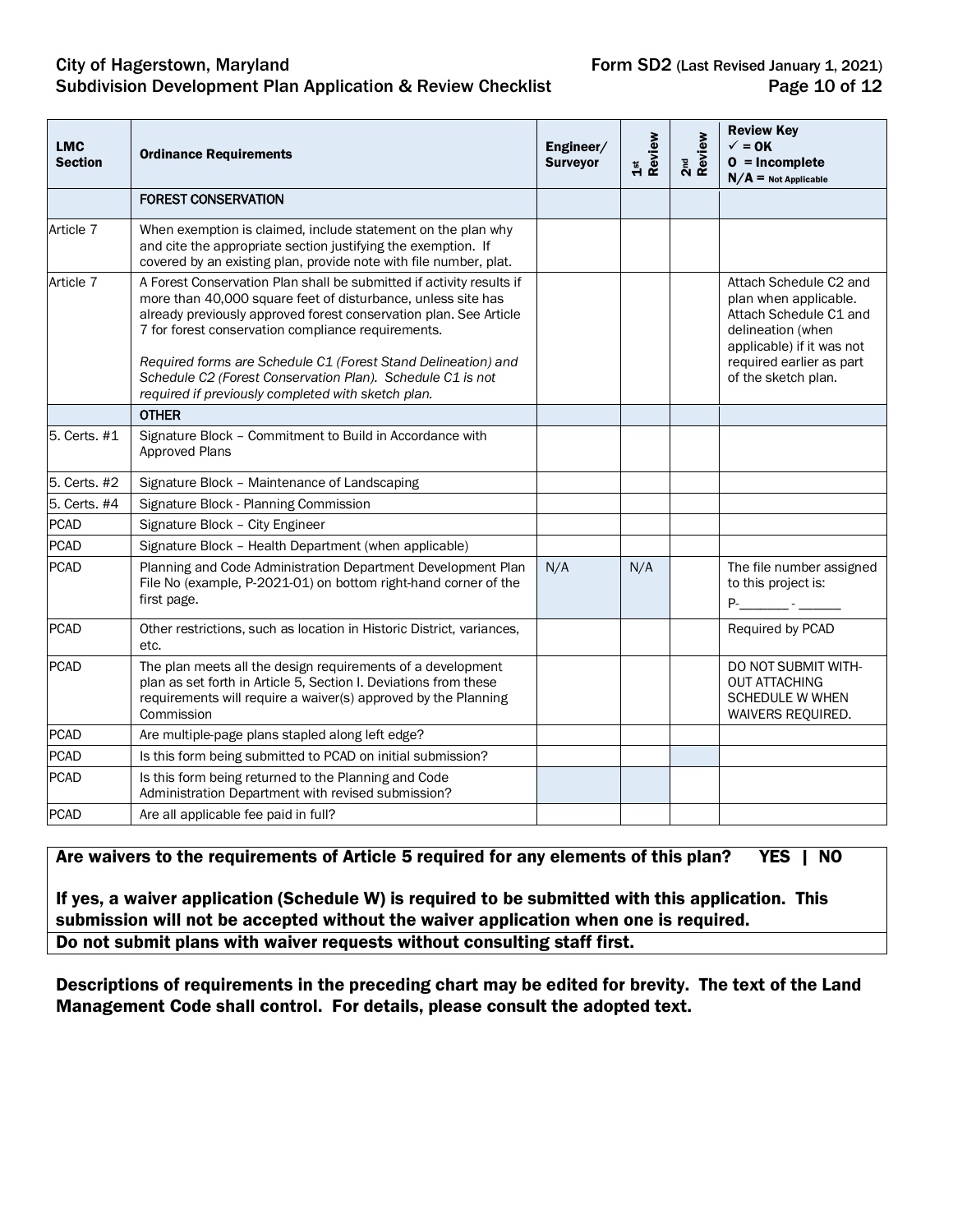## CHECK ALL SCHEDULES INTENDED TO BE SUBMITTED WITH THIS APPLICATION.

| A - Landscaping Plan                             | I - I-MU District Design Standards            |
|--------------------------------------------------|-----------------------------------------------|
| <b>B - Auto Sales and Rental Facility Design</b> | M - Mobile Home Park Design Standards         |
| C - Forest Conserv. Plan (& delineation)         | N - Mixed Buildings in CG and CR Districts    |
| <b>D - Destination Retail Use Design</b>         | P - POM Development Design Standards          |
| E - Alternative Energy (Wind and Solar)          | <b>Q - Wireless Communications Facilities</b> |
| F - Floodplain Ordinance Compliance              | <b>S</b> - Miscellaneous Provisions           |
| <b>G</b> – Fences and Walls                      | X - Adult Entertainment Use Zoning Regs.      |
| H - Mixed/Comm in Mixed Use Districts            | W - Application for Article 5 Waivers         |

Four paper copies delivered to City Hall (see required submission materials at top of page 1). After making the initial submission to City Hall, the engineer or consultant shall deliver two paper copies directly to Washington County Soil Conservation District, one paper copy to Antietam Broadband, and when the project involves residential development, one paper copy to the Washington County Public Schools. The transmittal memo should indicate that these copies were sent under separate cover.

#### Instructions to Engineer/Surveyor for revisions:

\_\_\_\_\_\_\_\_\_\_\_\_\_\_\_\_\_\_\_\_\_\_\_\_\_\_\_\_\_\_\_\_\_\_\_\_\_\_\_\_\_\_\_\_\_\_\_\_\_\_\_\_\_\_\_\_

This checklist is the format used by the Planning and Code Administration Department to review and comment on your plan. It will be/has been returned to you so you can address the issues raised throughout it. When you have completed the necessary revisions to this plan, submit the following number of copies along with this checklist to the Planning and Code Administration Department.

Paper sets of complete revised plans for agencies that require paper copies: 4 copies 4 copies Electronic copy of the revised plans: 1 electronic copy. 1 electronic copy.

Return the first submission mark-up copy that was returned to you (in most cases) with your revisions. This is necessary so that staff can verify the comments made on the mark up copy have been addressed.

#### **Statements**

I understand that development plan approval by the Hagerstown Planning Commission does not constitute permission to construct. Appropriate permits must be obtained from the City Engineer's Office, the Planning and Code Administration Department and Utilities Department before construction may commence. This statement must be signed before application will be accepted for processing.

I understand that the design of the development plan must conform to the requirements of the City's Land Management Code, unless waivers are granted by the Planning Commission. If waivers from a design standard stated in Article 5, Subdivision and Land Development, are requested, final approval of the plan by the Planning Commission may be required.

I understand that the Planning and Code Administration Department reserves the right to bring this plan before the Planning Commission for final approval even when no waivers are requested or required.

Copies of the final plan approved by the Planning Commission and signed by the Zoning Administrator shall be provided in PDF format.

\_\_\_\_\_\_\_\_\_\_\_\_\_\_\_\_\_\_\_\_\_\_\_\_\_\_\_\_\_\_\_\_\_\_\_\_\_\_\_\_\_\_\_\_\_\_\_\_\_\_\_\_\_\_\_\_ \_\_\_\_\_\_\_\_\_\_\_\_\_\_\_\_\_\_\_\_\_\_\_\_\_\_\_\_\_\_\_\_\_\_\_\_\_\_\_\_\_\_\_\_\_\_\_\_\_\_\_\_\_\_\_ Owner's Signature **Applicant's Signature Applicant's Signature** (if different from owner)

**Date**